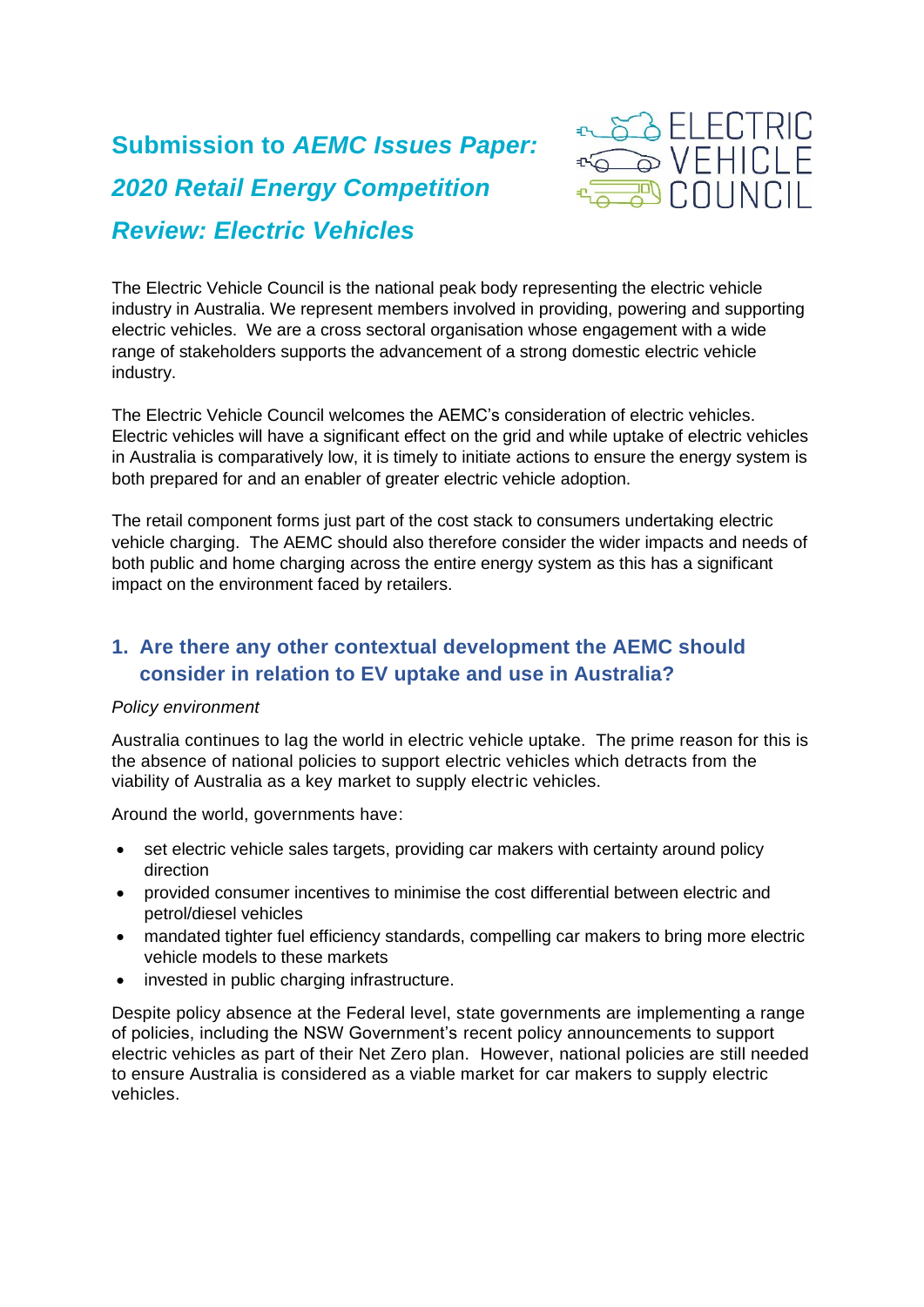Investment in public charging is also vital for supporting electric vehicle uptake. In a survey undertaken for the Electric Vehicle Council, 70% of respondents claimed the provision of public charging infrastructure would encourage them to purchase an electric vehicle.<sup>1</sup> This is relevant to the energy system due to the variety of benefits which electric vehicle charging will provide to the grid, such as increasing capacity utilisation, supporting renewable generation and ancillary services such as frequency and voltage control. Without public charging infrastructure, these opportunities for the grid will not be realised because electric vehicle uptake will remain low.

Fleets will also play an important role in driving electric vehicle uptake. The electrification of fleets will provide car makers with a stable level of demand and will also provide vehicles to the second-hand car segment. The electrification of buses and heavy vehicles will also be a significant customer market for the electricity sector, and their charging needs will have a significant effect on the grid.

#### *Relevant activities*

The AEMC also needs to consider the challenges and benefits of electrification of transport on the entire energy system. There are already a number of undertakings by the electric vehicle industry and energy market participants to identify and address these. In 2019, the Electric Vehicle Council formed a Working Group comprising the EV charging industry and the energy sector to identify these challenges and benefits. The issues identified through this process included:

- Data and knowledge gaps the energy sector has no visibility of where electric vehicle chargers are being installed and limited understanding of charging profiles
- Inconsistent and delayed connection processes the timeframes and uncertainty of connecting a fast charger to the grid is inhibiting the rollout of fast public chargers
- Tariff structures for public charging existing tariff structures do not reflect the true cost of electric vehicle charging
- Managing residential demand there is a need for further understanding on appropriate tariffs and demand management mechanisms

Following this work, the Electric Vehicle Council partnered with AEMO, ARENA and other groups to form the DEIP EV Working Group. This DEIP Working Group is currently setting up taskforces to address these issues. An additional taskforce will also look at the standards landscape for the electric vehicle sector, including any international developments.

There is a need for the energy sector to balance the need for readiness with the need to support evolving technologies. It is vitally important that Australia does not lock in additional requirements or burdens for the electric vehicle sector given Australia is already behind the rest of the world when it comes to uptake and these would act as a further barrier. Now is the time to engage with the industry, commence trials, and position Australia as an enabler of electric vehicles, rather than focusing on regulating their activities.

<sup>1</sup> EVC (2019) *State of Electric Vehicles* [https://electricvehiclecouncil.com.au/wp](https://electricvehiclecouncil.com.au/wp-content/uploads/2019/09/State-of-EVs-in-Australia-2019.pdf)[content/uploads/2019/09/State-of-EVs-in-Australia-2019.pdf](https://electricvehiclecouncil.com.au/wp-content/uploads/2019/09/State-of-EVs-in-Australia-2019.pdf)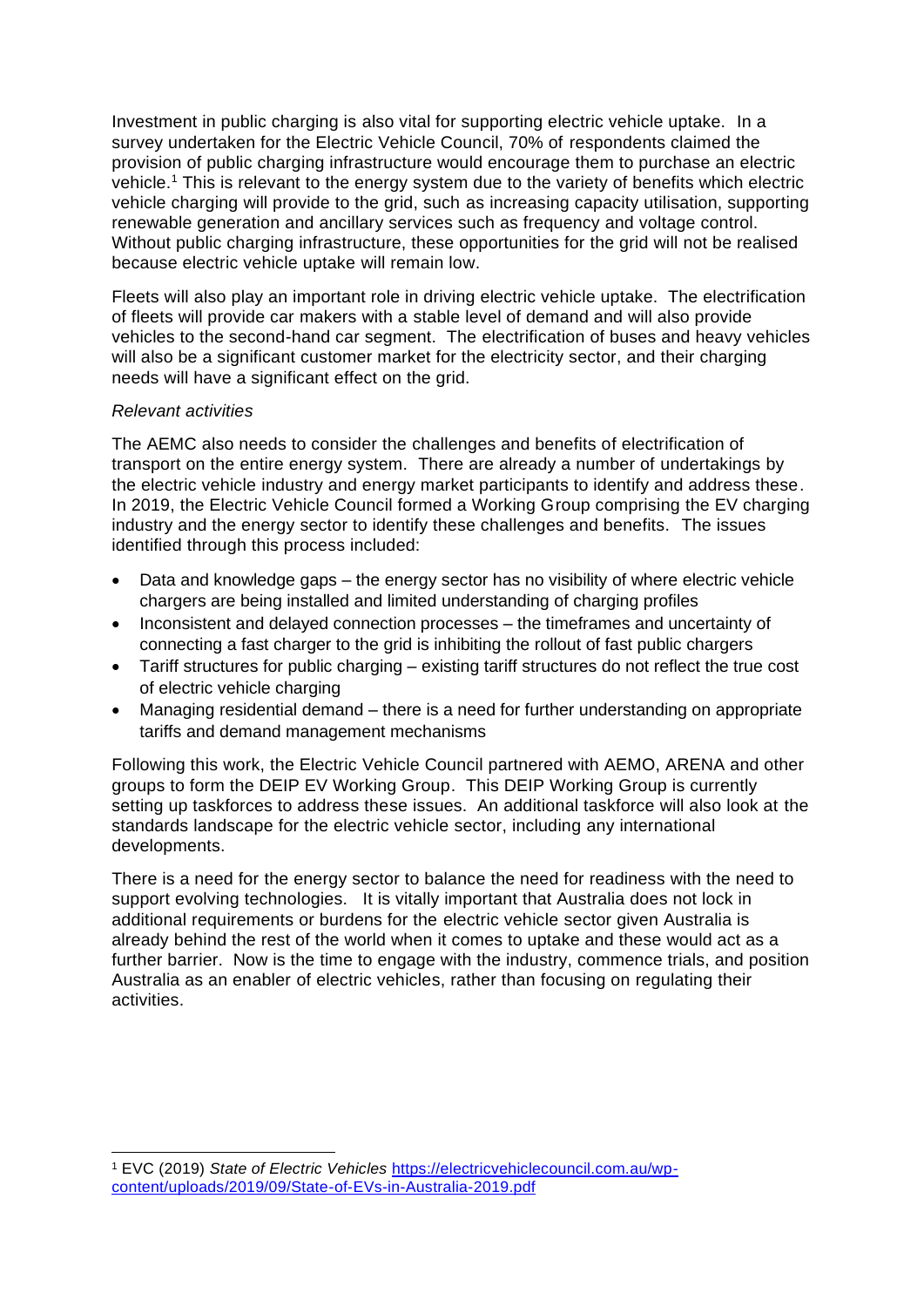## **2. What challenges and opportunities, given the current role of retailers in the NEM, are EVs likely to provide retailers?**

The uptake of electric vehicles in Australia offer a number of opportunities for electricity retailers. Firstly, it will lead to greater electricity consumption, creating an increased potential source of revenue for retailers.

EV charging also offers a more flexible load than other loads which means that there is significant potential for managing this additional demand. The ability to charge during offpeak times, and the benefits this will derive to the grid, will enable retailers to offer more attractive time-of-use products to customers. In standalone homes, this can occur with a smart meter alone and does not require smart charging equipment (which is generally more costly than other types of charging equipment).

EV customers will also access multiple points of the energy network providing retailers with the opportunity for bundling offers. The existing approach is to treat these separate charging events as different customers, but there are opportunities for retailers to bundle home and public charging within their product offerings.

Vehicle to grid will also offer a new value stream for retailers as customers can export stored electricity from their vehicle back into the grid. The technological and commercial applications of vehicle to grid capability is still being trialled but is expected to become mainstream within the next decade.

Electric vehicles will also create challenges for retailers and the broader energy market to overcome. Some of these challenges are unique to electric vehicles but some are also relevant to other loads and technologies.

There is currently no way of knowing the locations of residential electric vehicle charging installations, and therefore potential electric vehicle product customers, due to no existing method to inform utilities of charging equipment installations. In addition, a significant proportion of electric vehicle owners may use their standard household power point to charge their vehicles. For example, in Norway, a country about 12 years ahead of Australia on uptake of electric vehicles, 63% of 11,274 surveyed electric vehicle drivers do exactly this.<sup>2</sup> There is also little understanding of consumer charging behaviours due to the low volume of electric vehicles in Australia. These factors create a challenge for retailers in designing and marketing retail products for electric vehicle customers.

Smart technology can also enable greater participation in energy markets which will create potential for more revenue streams for retailers. However, there are no current incentives for customers to purchase smart technologies. The limited rollout of smart meters is currently limiting the capacity of retailers to offer time-of-use pricing

The interaction between network tariffs and the retail products creates both opportunities and challenges for retailers in the electric vehicle market. As network tariffs are being redesigned to become more cost-reflective, which includes increased time-of use pricing and demand tariffs, retailers will need to balance the incorporation of these tariffs with being innovative and reflecting the desires of customers.

<sup>2</sup> [https://elbil.no/wp-content/uploads/2016/08/EVS30-Charging-infrastrucure-experiences-in-](https://elbil.no/wp-content/uploads/2016/08/EVS30-Charging-infrastrucure-experiences-in-Norway-paper.pdf)[Norway-paper.pdf](https://elbil.no/wp-content/uploads/2016/08/EVS30-Charging-infrastrucure-experiences-in-Norway-paper.pdf)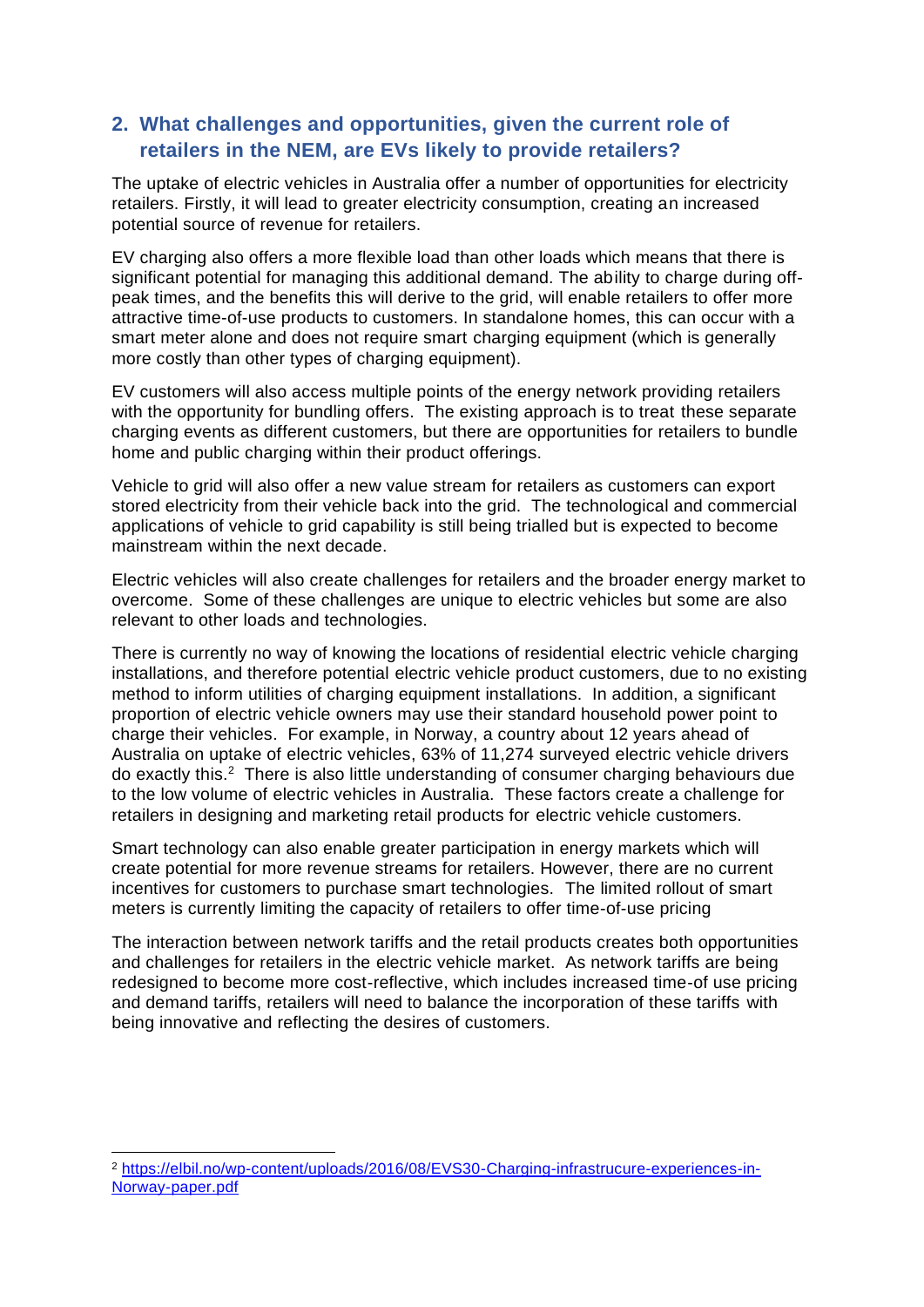## **3. Regulatory Environment**

# **a. Do you consider that regulatory changes, like multiple trading relationships, that improve a consumer's ability to engage with multiple FRMPs at a household would enable innovative services and products to develop for EV consumers?**

#### *Multiple Trading Relationships*

In principle, the ability for customers to have multiple relationships with different service providers would likely lead to a more diversified and innovative product range. A regulatory system needs to adapt to technology change to ensure it continues to support a level playing field for service providers to offer new and diverse products, which is vital to drive competitive outcomes in the market and benefit consumers. New technologies increase the flexibility of loads and ability for consumers to interact with the market.

While this issue is relevant to electric vehicles, it is not confined to electric vehicles; instead it is an issue for the wider energy market to consider in detail. Significant consultation on a detailed proposal will need to be undertaken to consider what outcomes are desired and what regulatory changes are appropriate. Stakeholders will need to consider whether the current regulatory system is adequately supportive of innovation and whether multiple trading relationships are already possible to a sufficient degree.

There are few EV products in the market at the moment. This would seem to lend support to reconsidering whether the regulatory environment remains fit-for-purpose and leads to the best consumer outcomes.

That being said, the EV products that are available are showing there is some potential for innovation. For standalone residential dwellings, the presence of a smart meter at the point of connection already enables a wide range of possible interactions which are supportive of electric vehicles.

For example, Powershop are already offering a super off-peak tariff aimed squarely at the EV driving community, providing energy at ~12c/kWh in Melbourne from midnight to 4am. This is less than half the typical residential day time rate. From the driver's point of view, this very much a 'set and forget' cost saving measure, it doesn't require on-going participation or active engagement.

In terms of demand response, smart meters also enable schemes like Power Response (Energy Australia) and Summer Saver (United Energy) to be run by either the retailer or the DNSP.

These schemes have proven highly effective in terms of providing relief to a constrained grid at times of peak demand. Two of the key benefits of these schemes are that the consumer is in control, and that the cost of scaling out these solutions is negligible, since no special hardware is required at the user premises. The message to a participant in the lead up to a demand response event is typically a request for them to limit their usage during a particular time frame – for an EV driver with respect to charging at home, this is very easy to comply with.

This means that there is already scope for the consumer to have different interactions with more than one participant.

EV charging at home, being a class of load where time of consumption is generally not closely linked to consumer amenity, is an excellent candidate to make use of structures like this, assuming the presence of a smart meter and a consumer willing to participate.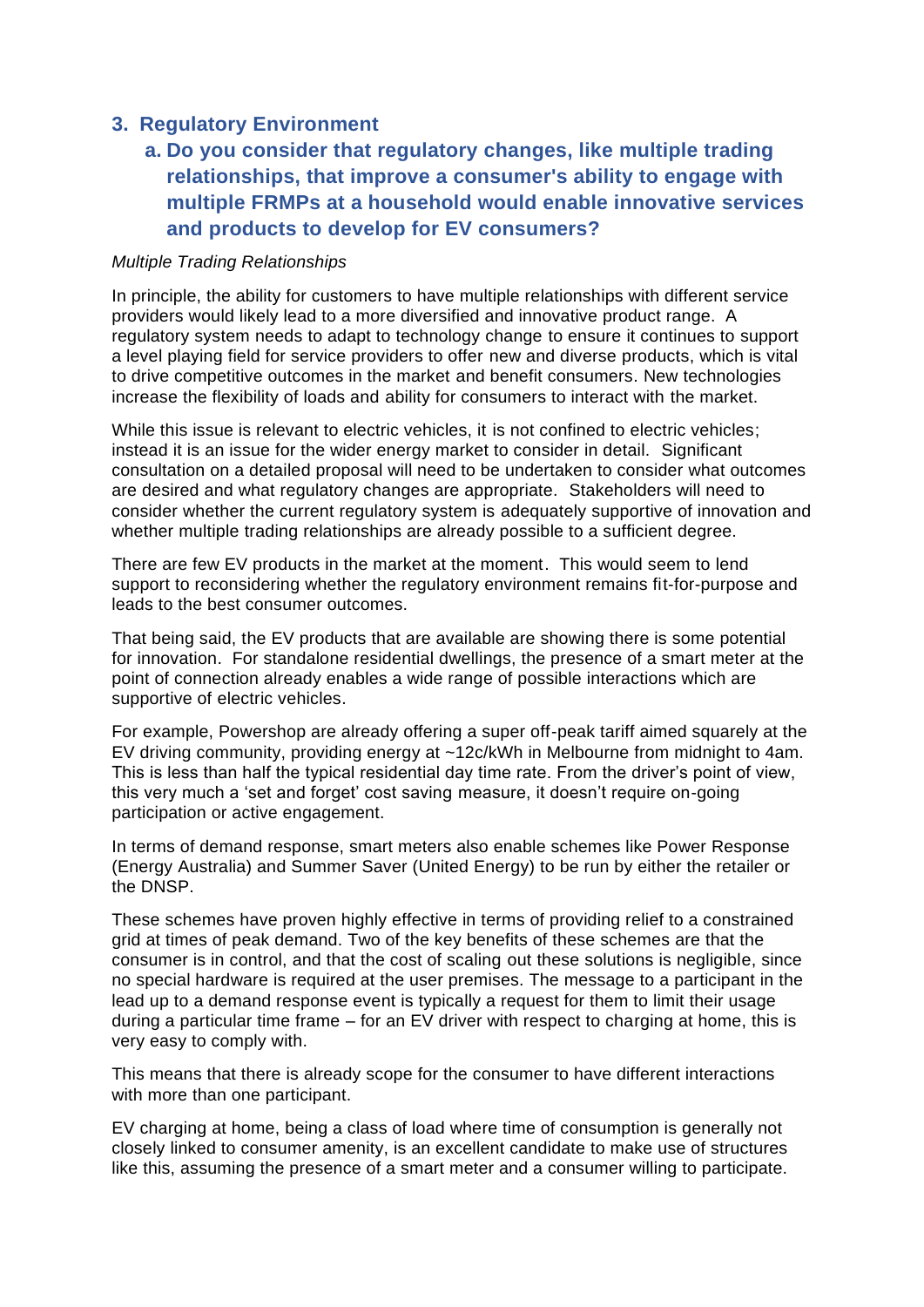Since 2017, smart meters have been mandatory at a federal level for new residential installations. Promotion and awareness around this could be a better first step before making modifications to the regulatory structure, in terms of supporting EV uptake.

# **b. Do you have any views on an appropriate method (e.g. through a change to the SGA framework or an alternative metering configuration), and relevant costs, to facilitate this?**

A broader discussion on the necessity of regulatory changes needs to occur before a view on the method can be formed.

## **Regulatory considerations for multi-residential sites**

Multi-residential sites (Class 2 buildings, typically apartment complexes with underground parking) differ from standalone dwellings in that the most practicable way to supply the EV chargers will often be via common property power, rather than the metered supply to the dwelling. This is because the individual dwelling metering is often done at the level of the dwelling in the building, and it is not practical to run a circuit down from the dwelling back into the car park associated with that dwelling on the title. In a standalone dwelling this will typically not apply, as from a billing point of view the EV just another load behind the meter that the resident is already responsible for.

There are existing regulatory arrangements around the supply of energy to dwellings in contexts like multi-residential, principally because energy for the dwelling is an essential service, and it's possible for an embedded network structure to be put in place that locks the consumer in to a single supplier at significant disadvantage. The Power of Choice reforms played a key role in this space.

The regulatory gap as we see it is that there is presently a lack of clarity around regulations applicable to billing for the supply of energy to vehicles in the car park of a multi-residential structure.

#### Section 4.2.4 of the *Electricity Network Service Provider – Registration Exemption Guideline* states:

"the supply of electricity from a charging facility to a vehicle is a service to the transport sector, which is not regulated by the AER."

"Under the National Energy Retail Law (s. 88), a person requires authorisation or exemption for the sale of energy to a person for a premises. As a vehicle is not a premises, the AER does not regulate the sale of energy for vehicles." <sup>3</sup>

Owners corporations have expressed interest in being able to handle this themselves, and a range of different methods are possible at a technical level. A few examples are:

- The control system for EV chargers (either on site or cloud based) reports individual energy use to the owners corporation on a monthly basis, and the owners corporation or their appointed service provider invoices users for the use of the energy on a kWh basis according to a pricing schedule set by the owners corporation.
- EV drivers who wish to use the EV chargers in the building pay a flat monthly fee for an 'all-you-can-eat' service, rather than a kWh-based bill. Something like \$400-\$500/annum would do it, assuming that most of the use is off-peak.

<sup>3</sup> AER (2018)

[https://www.aer.gov.au/system/files/AER%20electricity%20NSP%20Registration%20Exemption%2](https://www.aer.gov.au/system/files/AER%20electricity%20NSP%20Registration%20Exemption%20Guideline%20-%20Version%206%20-%201%20March%202018.pdf) [0Guideline%20-%20Version%206%20-%201%20March%202018.pdf](https://www.aer.gov.au/system/files/AER%20electricity%20NSP%20Registration%20Exemption%20Guideline%20-%20Version%206%20-%201%20March%202018.pdf) pp. 51-52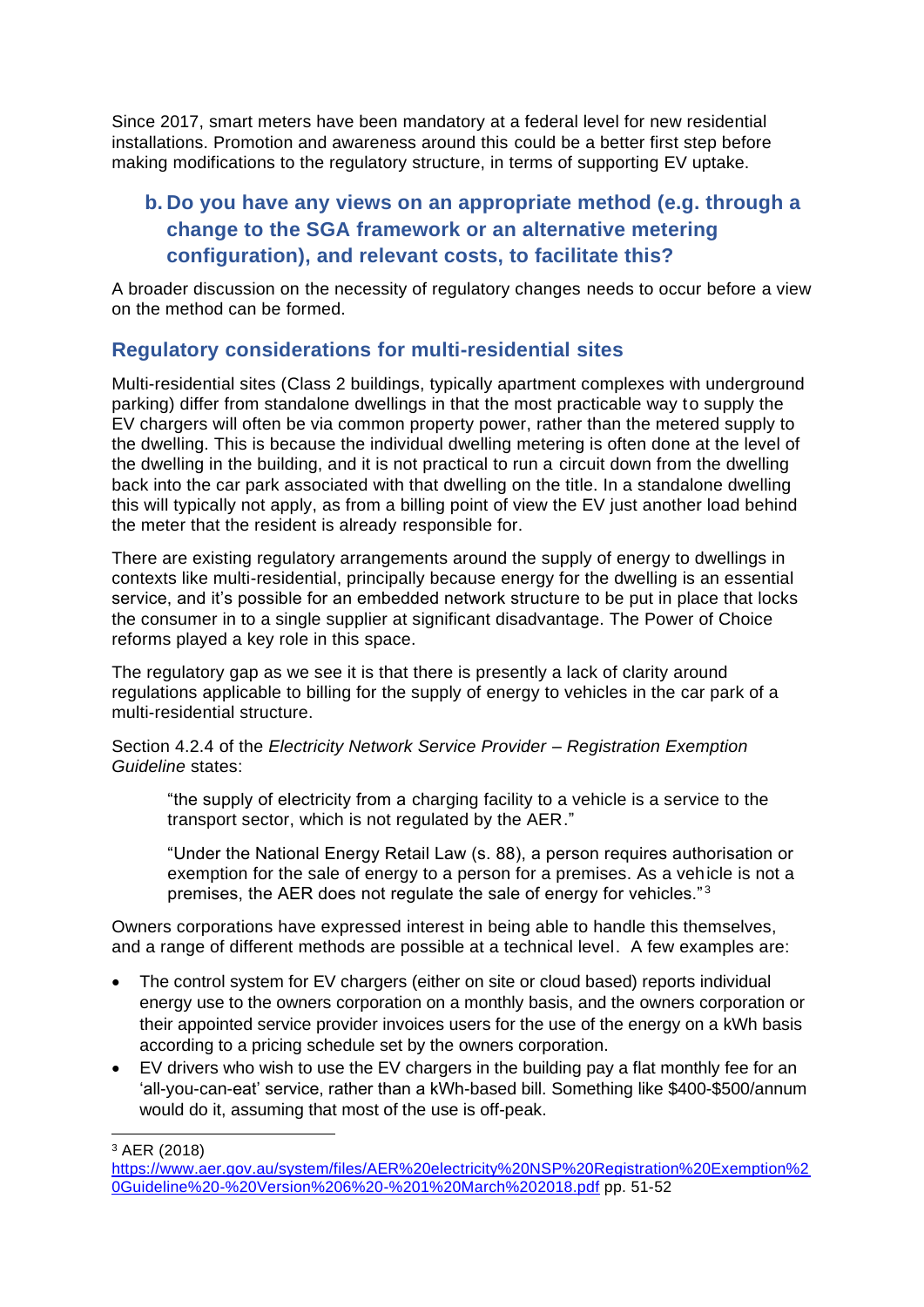• Tiered priority arrangements – for example, the driver can select gold, silver, or bronze membership at the site at different price points, and this governs the priority with which their vehicle charges. Again, no kWh specific bill would be required.

In principle, all of the same regulatory protections that apply to embedded networks in the NER could be applied to EV charging in these contexts, but this would significantly increase the cost overheads for the provision of EV charging, by comparison to solutions which requires no specialised metering apparatus. We would not encourage requirements of this nature to be made mandatory, unless it becomes clear that consumers are being unfairly treated in this space.

In terms of the scope being addressed by the AEMC paper, we would contend that leaving this space less regulated will foster innovation, allowing the marketplace to determine which solutions are best fit for purpose, and represent least total cost to the consumer.

In terms of appropriate consumer protection, there is an argument to be made that the EV driving apartment resident is less in need of consumer protections around supply of electricity to their vehicle, than they are with respect to supply of electricity to their dwelling. The rationale is that while the consumer potentially has limited agency around the changing the electricity supply to their dwelling, if they find the terms associated with recharging their vehicle at home to be onerous, they have the freedom to recharge their vehicle elsewhere. This is further supported by comparing existing passenger vehicle fuel supply arrangements. Petrol for the average driver is not treated as an essential service in anywhere near the same way as electricity, water, and gas supply to dwellings.

# **4. Residential charging a. Are there other offers in the retail market, or are you developing any others, aimed at EV consumers?**

The Electric Vehicle Council is also aware of:

- Red Energy EV Saver
- Ergon Energy Retail Electric Vehicle Home Charging Plan

# **b. Are there retail market barriers in developing residential products and services for EV consumers?**

As discussed above, the retail component forms only part of the cost stack of a charging service. Therefore, retailers are faced with a number of fixed conditions which will only provide them with a limited ability to innovate, even with the right regulatory settings. Consumers would benefit from a more far-reaching consideration of the elements of charging costs, such as looking at network and charging equipment costs. Once any unnecessary barriers are removed from these cost components, retailers may have more flexibility to innovate their products.

From a retail perspective, the limited rollout of smart meters in many jurisdictions acts as a current barrier in developing residential products. Smart meters enable retailers with greater capacity to offer more innovation in their EV products.

The evolving role of energy market standards will also be an ongoing issue to monitor in relation to the ability of retailers to innovate. Any steps towards regulating charging behaviours may limit the evolution of technologies and products to support demand participation. Those designing standards must ensure they do not lock Australia into current technologies when it is clear that EV technologies are rapidly evolving.